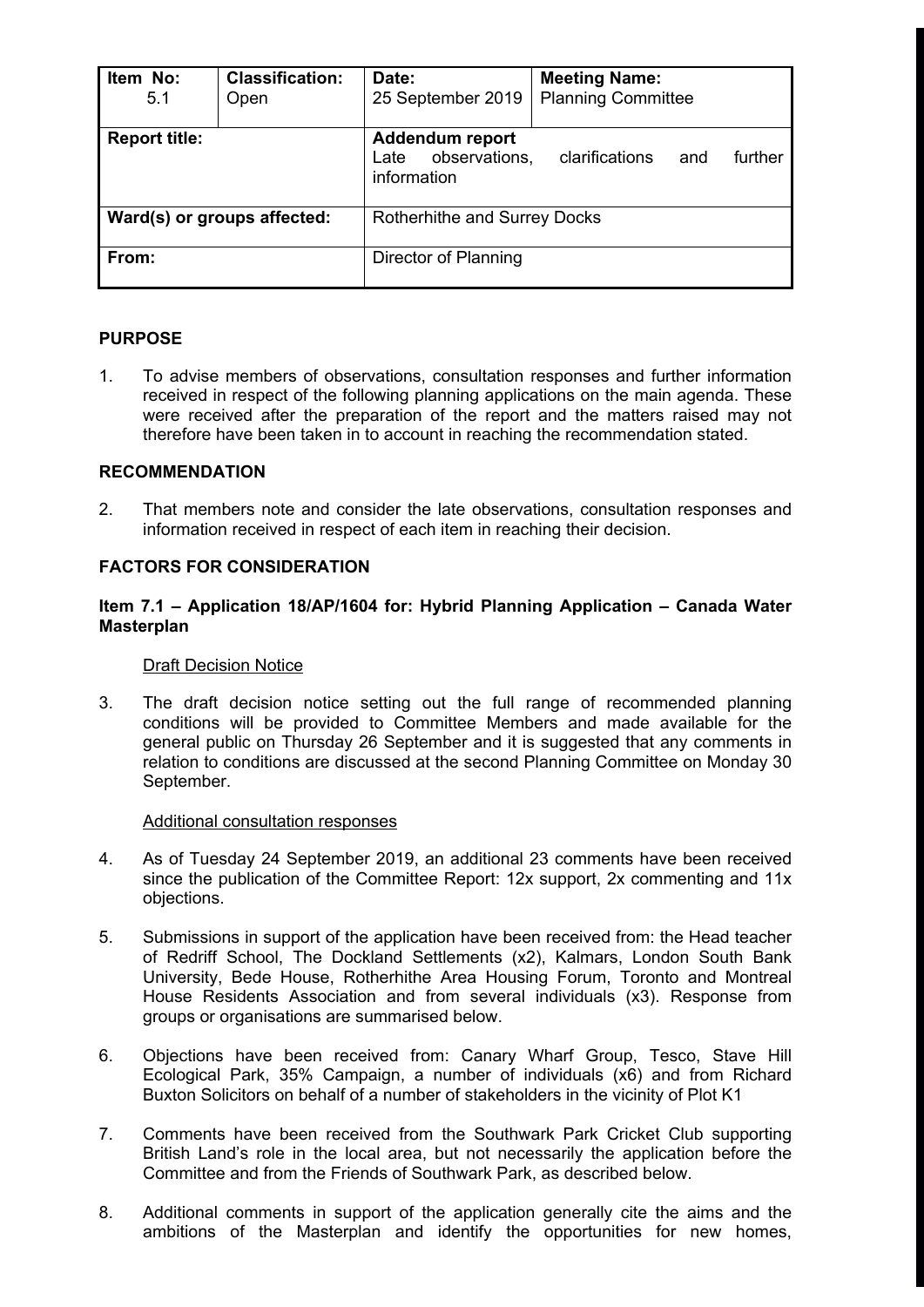employment, training, community and cultural activities that it would deliver. Supporters set out that there was a clear opportunity to better use this space at the centre of Canada Water. The focus of the objections varies depending on the organisation or individual, but generally concerns raised focus on the potential transport impacts (both public transport and highway), overshadowing and the affordable housing proposal.

9. Summaries of the detailed responses from local interest groups or organisations are set out below:

### *Canary Wharf Group*

- 10. A comprehensive further objection has been received by Canary Wharf Group (CWG) stating that the application should be refused or deferred by Planning Committee until such time as British Land commit to making a significant financial contribution in the order of £200m to the Jubilee Line. A detailed technical assessment is submitted by Steer Group on behalf of CWG. CWG state that this transport assessment is flawed because the "Canada Water Strategic Transport Study" has not been published and because the Transport Assessment does not include an assessment of the evening peak. CWG's view is that the development will have a negative impact on local residents at Canada Water and at nearby areas with stops on the Jubilee Line. CWG note that similar sized projects at Kings Cross, Battersea and Canary Wharf have made more significant investments in strategic transport infrastructure. CWG state that TfL should re-visit the recent decision to cancel a planned purchase of additional trains that would have increased the frequency and capacity of the Jubilee Line.
- 11. Steer's technical report addresses the existing conditions, proposed upgrade and the effect of the Elizabeth Line, the transport impacts of the Canada Water scheme and the results of their technical review. The response cites TfL comments on the transport modelling that have been provided at different times throughout the preapplication and application process. Steer contend that the absence of the Canada Water Strategic Transport Study means that the full impacts of the Canada Water development cannot be fully understood. Steer present data suggesting that Canada Water Station will be busier in 2031 than anticipated in the submitted Transport Assessment. Steer suggest that the submitted Transport Assessment is updated to reflect 32 trains per hour on the Jubilee Line in the morning and evening peaks, that sensitivity analyses are conducted with a reduced service and that the transport mitigation package is increased to include substantial investment in the Jubilee Line.

#### *Transport for London*

- 12. TfL have provided an initial response to the Canary Wharf objection and it is anticipated that further detail will be provided in advance of the second Committee session. Their response states that while they acknowledge the public transport concerns, as with many parts of London, development in the Canada Water Opportunity Area is enshrined in policy and long planned and a series of planned strategic interventions are intended to facilitate this. TfL note that growth is planned throughout the Jubilee Line corridor.
- 13. TfL believe that CWG underplay the importance of the Elizabeth Line, which they believe will be transformative in terms of transport capacity serving Canary Wharf, providing a closely matched alternative to the Jubilee Line and, as a result, providing relief at Canada Water.
- 14. As expressed in their formal comments on the application, TfL reiterate their belief that (approximately) £32.5m package of transport mitigation measures that will be secured in the s106 agreement are proportionate to the impacts associated with the development. TfL point to committed strategic transport interventions including enhanced DLR capacity, additional trains on the London Overground serving Surrey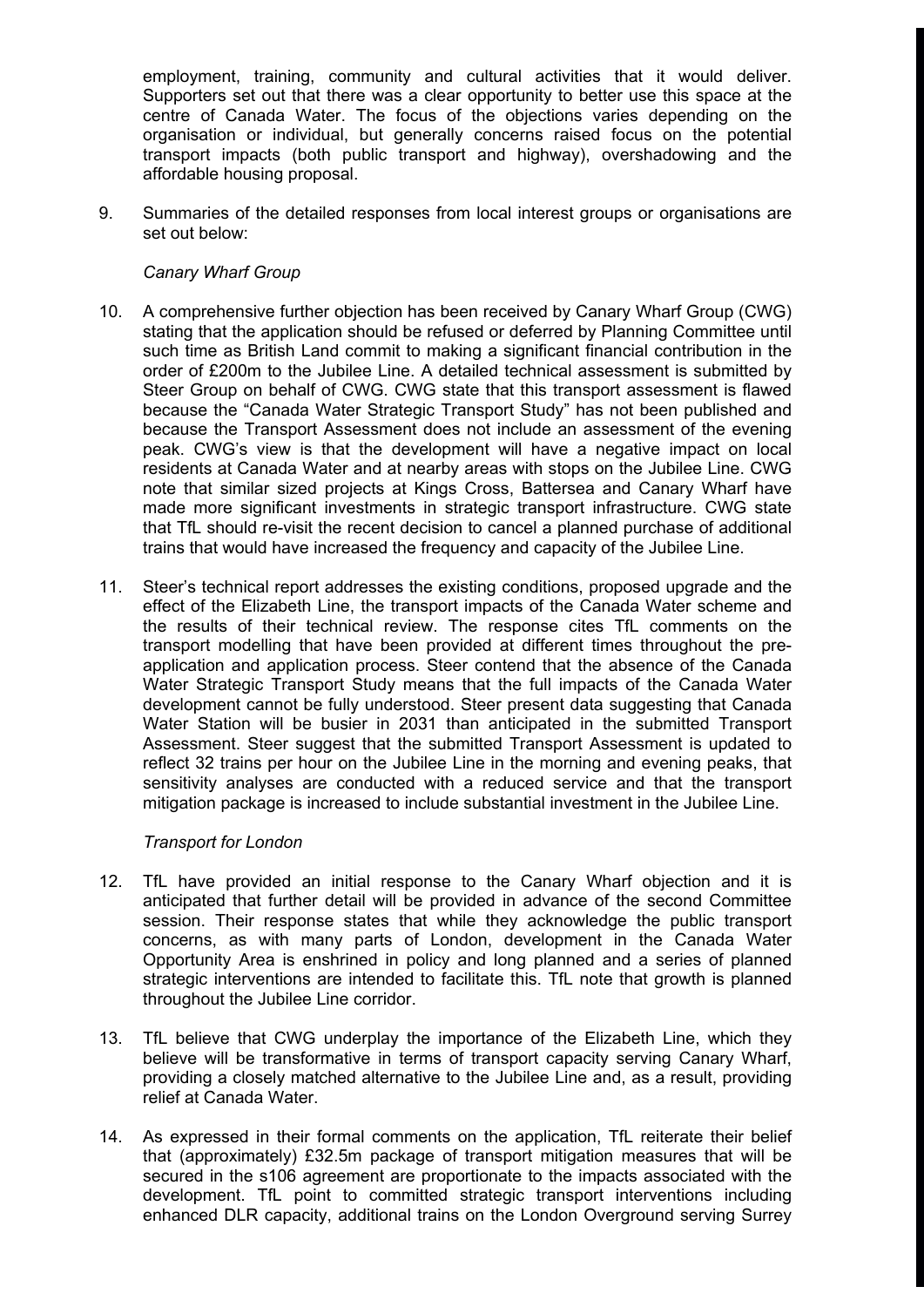Quays & Canada Water, the delivery of Cycle Superhighway 4 and the expansion of cycle hire as benefiting the transport context at Canada Water.

- 15. While CWG have drawn attention to other large-scale developments in London, TfL opine that this comparison is overly simplistic given that the developments cited, such as Battersea Power Station, have very different characteristics and, ultimately, have each been determined by their respective planning authorities based on their individual merits. TfL suggest that CWG's own Wood Wharf development is a better comparator and that the financial package between these two schemes – s106 obligations, s278 highways works, CIL – is comparable.
- 16. For these reasons, TfL confirm their view that, from a strategic transport perspective, a high density, mixed used development on a site that is currently car dominated represents a far more sustainable development that could be achieved at other locations.

*Tesco*

- 17. The initial Tesco objection was received after the Committee Report had been completed and so there was only an opportunity to briefly summarise its content. A second objection has since been submitted, reiterating the original points and requesting that they be brought to the attention of Committee Members. The original objection has been available online, in its entirety, since its receipt. Tesco's specific objections are:
	- That no commercial agreement has yet been reached between Tesco and British Land on the replacement store. As such, references to the new Tesco store in Zone G are premature. As such, Committee Members are advised that while the scheme has been designed to accommodate a new Tesco store in Zone G, for the time being this Zone should be regarded as making provision for a large format food store, that could be Tesco, subject to them agreeing commercial terms with BL;
	- Tesco are concerned that there are insufficient safeguards to allow for the continuity of the wider retail offer at Canada Water and that, without this, the vitality of the town centre could be harmed. Tesco state that they are unaware as to whether BL has made any meaningful progress in discussions with retailers who would be affected;
	- Tesco remain unconvinced that Zone G is an appropriate location for a new store and that by positioning a store here it could undermine the wider retail offer in the town centre. Further they state that the proposed design of the new store has a number of weaknesses compared to the existing. They do however note that a Memorandum of Understanding is in place to address parking concerns.

#### *Stave Hill Ecology Park*

18. Further comments have been submitted in relation to the overshadowing of Russia Dock Woodland as a result of K1. The response outlines that as well as a loss of light, the overshadowing will result in a loss of warmth and that this will impact soil ecosystems and wildlife. The response states that overshadowing images do not show the full extent of the overshadowing impact because they are overlaid with existing trees. They state that the focus on the hop garden, orchard and butterfly area is misleading because the Local Nature Reserve is managed as a single landscape and that wildlife/value is not confined to these spaces. The response states that Waterman have not identified the habitats present in the correct manner and that the council's consultants, LUC, should have sought further information directly from the volunteers at the Ecology Park. The objection states that while the development of K1 is not objected to, the block should be re-designed.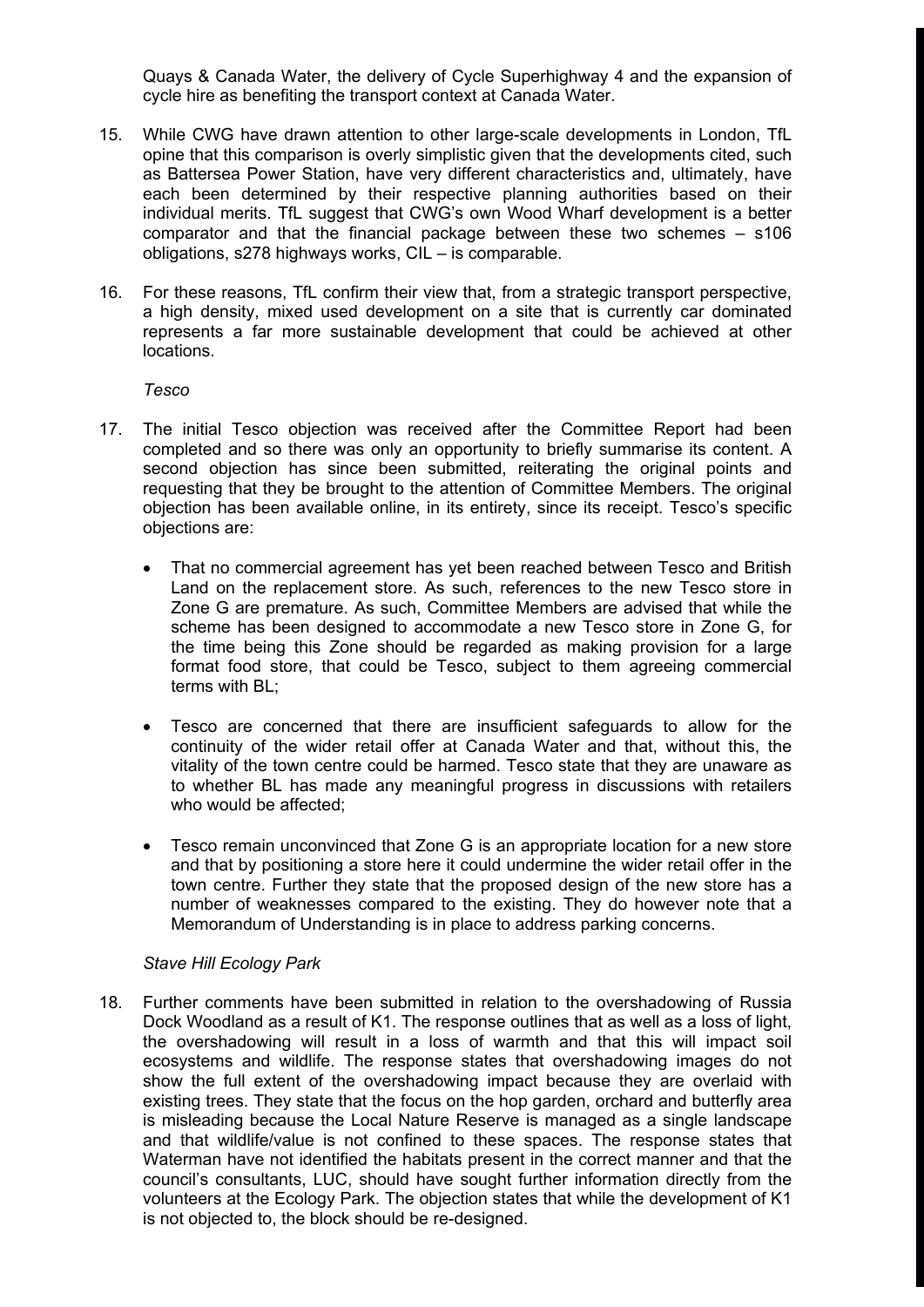# *Richard Buxton Solicitors*

A response has been received on behalf of the Friends of Russia Dock Woodland, Friends of Stave Hill Ecology Park, local residents around the K1 Development Plot and parents and governors of St John's Roman Catholic Junior School and Alfred Salter School. The response selectively quotes London Plan policy 3.9 'Mixed and Balanced Communities' and states that the division of housing tenures between Plots A1 and K1 are contrary to this policy. The response draws attention to the points raised in the further submission by representatives of Stave Hill Ecological Park and states that the K1 is not compliant with the Area Action Plan given that it has a higher number of dwellings than was anticipated in the Plan and fails to step down towards the Woodland.

# *35% Campaign*

- 19. The 35% campaign object to the level of affordable housing that is proposed, raising the following specific points:
	- 1. Any reviews of the viability of the scheme should be of all elements of the development, not just the residential element as proposed;
	- 2. The cap on any affordable housing uplift should be 50%, in line with policy, not 40% as proposed;
	- 3. The 20% policy compliant level of family housing should be strictly maintained across all zones of the development, and not relaxed as proposed;
	- 4. The limit of 5% studio housing should be strictly maintained, and not doubled to 10% for market housing, as proposed.

# *Rotherhithe Area Housing Forum*

- 20. The Rotherhithe Area Housing Forum (RAHF) have provided further comments in additional to those referenced in Paragraph 132 of the Committee Report. RAHF continue to support the proposed application, subject to a number of conditions. While the response is very detailed and can be read online in its entirety, new points raised in response to the Committee Report include:
	- That in the absence of an educational establishment being provided, land allocated for student accommodation should be instead used to deliver homes for the elderly;
	- It should be acceptable for studio flats to be provided as part of the affordable housing mix;
	- A commitment should be made, via condition or s106 obligation, to invest £77,490 (the payment required due to a shortfall in private amenity space in Plot A1 that is referenced in Paragraph 774) at Kind George's Field Park;
	- A community safety hub should be secured in the s106 agreement that could be used by the Metropolitan Police
	- More specific investments in youth facilities should be secured
	- Detailed comments are provided on the potential highways impacts. While the response states an acceptance that the traffic impacts associated with the first phase of the development will not be significant, concern is raised around the impacts of later phases, particularly for the roads in the vicinity of the Lower Road gyratory. The response draws attention to some of the specific modelling assumption and traffic flows, as well as the potential impacts of interventions being consulted on (separately) as part of the council's Movement Plan. The responses emphasises that highways impacts must be mitigated and that the impacts must be monitored throughout the construction programme and for a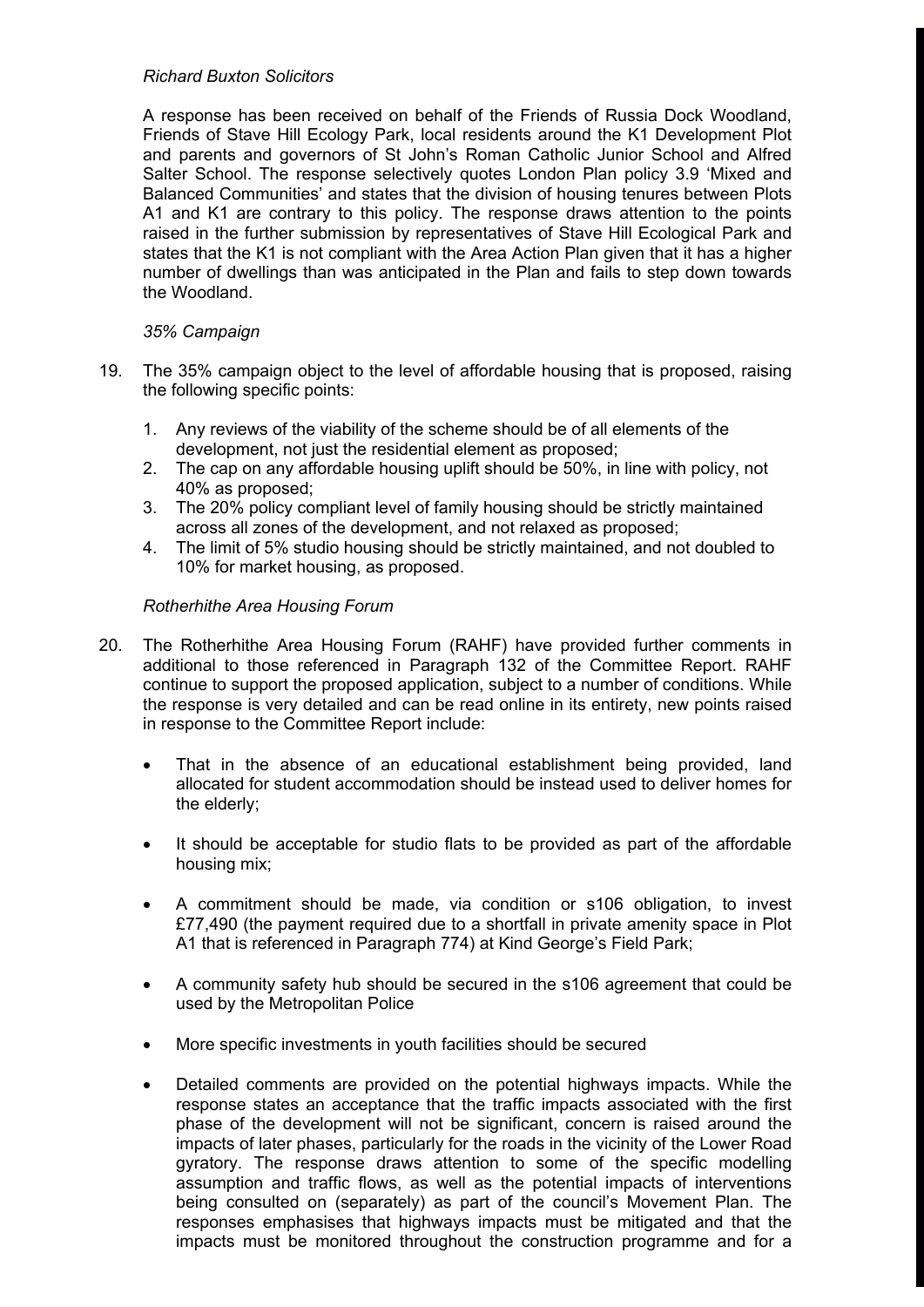period of time once Plots are completed. As part of this monitoring, the responses states that a Community Liaison Group should be established and that the applicant commits to continue to work with the local community to ensure that they have a voice in the delivery of the development and clearly benefit from the opportunities that the development would deliver.

# *Friends of Southwark Park*

21. The Friends of Southwark Park confirm that they neither support nor object to the proposed development, but suggest that above mentioned £77,490 payment that will be secured to compensate for the shortage of private amenity space in Plot A1 is invested at King George's Field Park. The response welcomes improvements to Canada Water Dock and sets out that Southwark Park would benefit from further investment in sporting infrastructure.

# *Toronto and Montreal House Residents Association*

22. Comprehensive document received on 24 September. The response elaborates on points previously raised by TMHRA and provides a detailed commentary on the officer report. Like RAHF, the response is broadly supportive but raises a wide range of questions, clarifications and conditions. The detailed response is available on the Planning Register for review and a summary of this response will be provided for Committee Members prior to the next Committee Meeting on Monday 30 September.

# Corrections and clarification to the Committee Report

- 23. Members' attention is drawn to the following series of corrections and clarifications in the Committee Report that was published on Friday 13 September 2019:
- 24. Paragraph 255 should state that where the viability review indicates an improvement in the viability of the scheme such that more affordable housing can be delivered, this will be provided in the next 500 unit tranches of homes, but not necessarily the next Development Plot.
- 25. Paragraphs 297 and 314 As described above, while the scheme has been designed to allow the retention of a Tesco store in Zone G, this remains subject to commercial terms being agreed between Tesco and British Land
- 26. Paragraph 316 The reference to affordable retail units having a 15 year term should be revised to 10 year term.
- 27. Paragraph 317 Reference to 10% of retail units being "small units" should be read as 10% of retail floorspace since this is quantified but the number of individual units is unknown.
- 28. Paragraph 345 the wider business support package has been updated following further discussion with officers in the local economy team. The community credit union finance initiative has been omitted given that this facility is already available.
- 29. Paragraph 453 This should be clarified to state that: "The development is expected to generate between 1,800 and 2,500 bus trips in the three hour morning peak". The 230-450 two-way trips currently referenced are the additional journeys that are projected in addition to the existing number of trips
- 30. Paragraph 458 reference is made to 270 public parking spaces at the Printworks, these are private car parking spaces
- 31. Paragraph 460 References to rapid charging and the as yet unpublished Mayoral SPG superseded by agreement that a minimum of 20% of all car parking will be active electric vehicle charging (i.e. all infrastructure provided) and the remaining 80%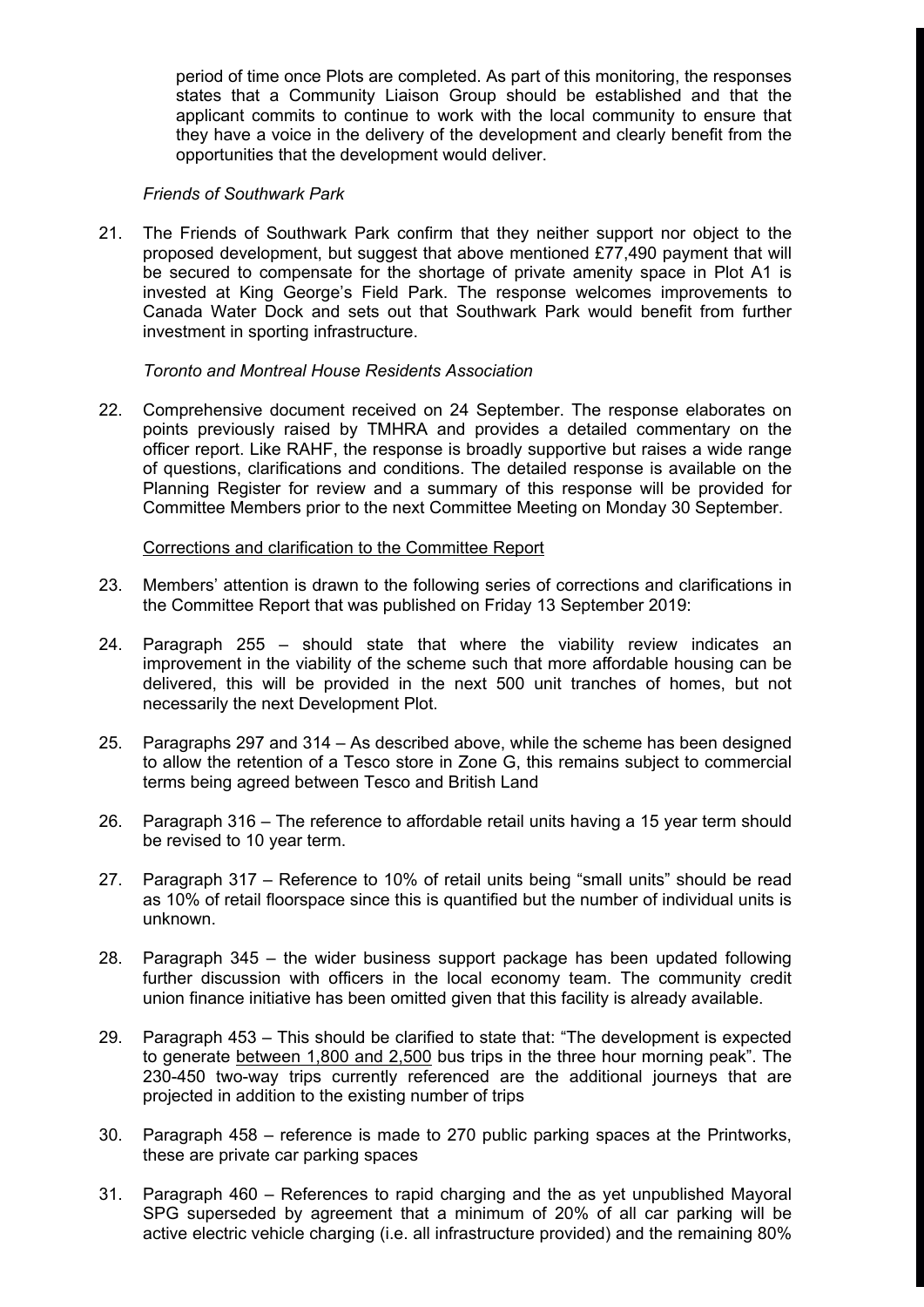will be 'passive' i.e. future-proofed and ready to be used as Electric Vehicle Charging Points.

# Daylight and Sunlight

32. The tables on pages 179 to 190 of the Committee Report are updated as follows:

# *Vertical Sky Component*

| Property                         | No.<br>windows | No. where<br>impact   | Impacts beyond BRE guidelines | No. of<br>windows        |                          |                                         |
|----------------------------------|----------------|-----------------------|-------------------------------|--------------------------|--------------------------|-----------------------------------------|
|                                  | tested         | meets BRE<br>guidance | 20-30%                        | 30-40%                   | $40% +$                  | meeting<br>alternative<br>target values |
| <b>Baltic Court</b>              | 78 77          | 78 77                 | $\overline{\phantom{a}}$      | $\overline{\phantom{0}}$ | $\overline{\phantom{a}}$ | 78 77                                   |
| Canada<br><b>Water Site C1</b>   | 217            | 152 154               | 2019                          | 24                       | 20                       | 162                                     |
| Landale<br><b>House</b>          | 173            | 4746                  | 4647                          | 43                       | 37                       | 112                                     |
| <b>Claremont</b><br><b>House</b> | 149            | 78/79                 | 13                            | 20                       | 38                       | 117-120                                 |
| <b>Quebec</b><br>Quarter         | 566 666        | <b>277 325</b>        | 46 62                         | 63 79                    | 179 200                  | 393 485                                 |
| <b>Total</b>                     | 3,161<br>3,160 | 1,828                 |                               |                          |                          | 2465 2,676                              |

# *No Sky Line/Daylight Distribution Table*

| Property                         | No.<br>windows | No. where<br>impact<br>meets BRE<br>guidance | Impacts beyond BRE guidelines | No. of<br>windows |         |                                         |
|----------------------------------|----------------|----------------------------------------------|-------------------------------|-------------------|---------|-----------------------------------------|
|                                  | tested         |                                              | 20-30%                        | $30 - 40%$        | $40% +$ | meeting<br>alternative<br>target values |
| <b>Hothfield</b><br><b>Place</b> | 126            | 7781                                         | 409                           | 89                | 29 27   | 104                                     |
| <b>Lower Road</b>                | 209            | <b>464 165</b>                               | 26                            | 10                | 58      | 201                                     |
| <b>Orchard</b><br><b>House</b>   | 133 132        | 119                                          | 32                            | 1                 | 10      | 120                                     |
| Quebec<br>Quarter                | 282            | 203-204                                      | 2019                          | 5                 | 54      | 236                                     |
| <b>Total</b>                     | 1,785          | 1,402 1,398                                  | $117 - 116$                   | 65                | 206     | 1,615                                   |

# *Annual Probable Sunlight Hours*

| Property | No.     | No.        | Impacts beyond        |        | Impacts beyond BRE |        |        | Compliance with      |  |
|----------|---------|------------|-----------------------|--------|--------------------|--------|--------|----------------------|--|
|          | windows | where      | <b>BRE</b> guidelines |        | guidelines         |        |        | Alternative          |  |
|          | tested  | impact     | <b>Annual</b>         |        | Winter             |        |        | <b>Target Values</b> |  |
|          |         | meets      | $20 -$                | $30 -$ | $40% +$            | $20 -$ | $30 -$ | $40% +$              |  |
|          |         | <b>BRE</b> | 30%                   | 40%    |                    | 30%    | 40%    |                      |  |
|          |         | quidance   |                       |        |                    |        |        |                      |  |
|          |         |            |                       |        |                    |        |        |                      |  |